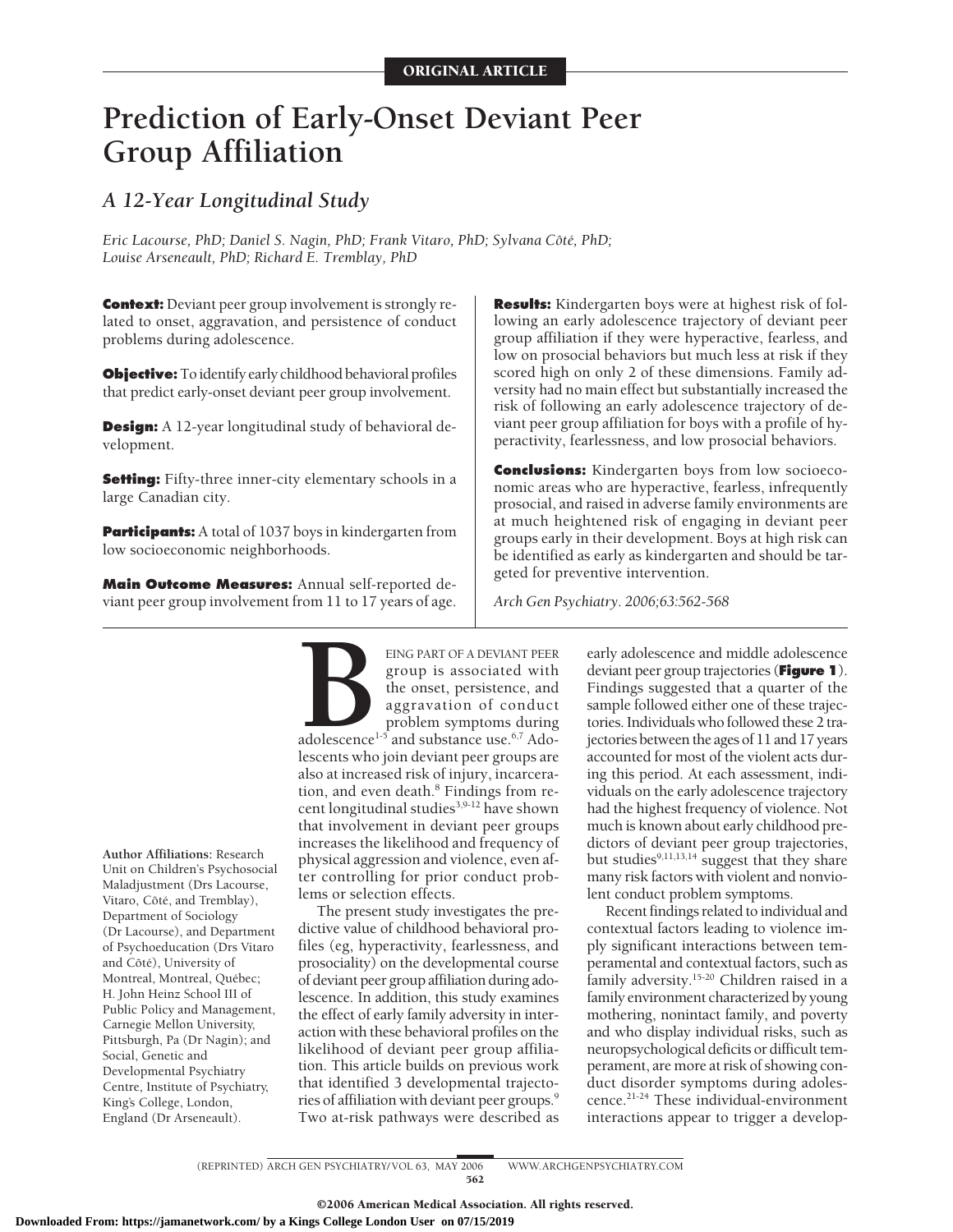mental trajectory that has been identified as early-onset persistent type, as opposed to late-onset or adolescentlimited type, which is triggered more generally by contextual factors during adolescence.22,25,26 In a cross-fostering analysis of criminality, Cloninger et al<sup>27,28</sup> found that adopted children who had a congenital predisposition (ie, biological parents were criminals) and postnatal predisposition (ie, inadequate parenting practices on the part of their adoptive parents) were more likely to become criminals as adults compared with children who displayed only 1 risk. Raine<sup>29</sup> found that 70.2% of all violence in their cohort was committed by children who displayed both family adversity and individual risks. Recently, important studies on the role of reduced autonomic activity and antisocial behavior have been published. These studies<sup>19</sup> are closely linked to research on the personality dimensions of psychopathy. This field of research has emphasized the role of hyperactivity, fearlessness, and lack of prosociality as enduring individual differences and temperament markers of future antisocial behavior and social selection of deviant peers.<sup>17,30,31</sup> These dimensions of temperament were shown to be highly heritable and relatively stable over time32-34 and are the basis of more complex higher-order personality traits that appear later in life such as conscientiousness, neuroticism, and agreeableness.<sup>34-37</sup> In many studies,<sup>21,33,38,39</sup> high levels of hyperactivity and impulsivity in childhood have been related to conduct problems during adolescence. Because hyperactive children are more likely to be caught in a coercive cycle in their relationship with their parents<sup>40</sup> or to be rejected by their peers,<sup>41-43</sup> they may be more prone to use aggression in their relationships. Other studies<sup>33,44,45</sup> have found that fearlessness or low levels of anxiety increase the risk of later conduct problems. Finally, antisocial behavior has also been linked to lack of prosociality and helpfulness.17,33,46-49 Children who are less empathic and helpful tend to be less concerned by distress and the negative effects they have on others.<sup>50</sup> Although many studies<sup>51,52</sup> have linked a given behavioral dimension, such as hyperactivity, to early conduct problems, some studies $30,33,53$  suggest that taking 2 or even 3 dimensions into account can increase the predictive power. Past studies have provided some understanding of predictors of deviant peer group membership.<sup>11,13,14,54</sup> However, these studies<sup>9,14</sup> are of limited value when planning early prevention efforts because they assessed predictive factors at the end of the elementary school years or in middle school, when, in the worst cases, deviant peer group association has been or is about to be initiated.

The present study investigates prospectively how behaviors (hyperactivity, fearlessness, and prosociality) in kindergarteners and family adversity are related to differences in trajectories of involvement in deviant peer groups. As described recently, personality traits are involved in niche building that promotes continuity and stability.<sup>34</sup> As children seek or end up in peer environments that correlate with their traits, these peer groups can promote the persistence of trait-correlated behaviors by reducing opportunities for change. To our knowledge, this is the first study that specifically investigates the effect of early individual-environment interactions (behavioral profile vs family adversity) on the selection of peer contexts that facilitate conduct problems and vio-



**Figure 1.** Developmental trajectories of deviant peer group affiliation throughout adolescence. Adapted from Lacourse et al.

lence. We hypothesized that boys who initiate a deviant peer group trajectory during early adolescence are more likely to display the following profile during kindergarten: high hyperactivity, high fearlessness, and low prosociality. We also hypothesized that the risk increases when boys with this profile live in a context of high family adversity, since it may not provide an optimal socialization environment for boys with an at-risk profile.

#### METHODS

# **STUDY PARTICIPANTS**

Boys who participated in this research project were part of a longitudinal study that began in 1984. Eighty-seven percent of kindergarten teachers agreed to participate in the study and rated the behavior of 1161 boys. To control for cultural effects, the boys were included in the study if both their biological parents were born in Canada and their mother tongue was French. A total of 1037 French-speaking boys from kindergarten classes in 53 schools in low socioeconomic areas of Montreal, Quebec, participated in the study. Children had to be 5 years old before October of the year they entered kindergarten. Boys were assessed in kindergarten and between the ages of 11 and 17 years.

In this sample, 969 boys had at least 1 data point and 62 had missing data on the predictor variables. A total of 937 subjects were included in the analyses. The number of boys at each assessment ranged from 934 at the age of 11 years to 792 at the age of 17 years. A total of 73.8% had 7 data points, and only 9.3% had less than 3 data points. Attrition analysis identified only 1 variable in all the risk factors included in this study that could distinguish the boys who had less than 3 data points. These boys were more likely to come from a context of high family adversity (11.2% vs  $7.1\%$ ;  $\chi^2$ =3.94; *P*=.05). Although the effect of family adversity is small, we cannot conclude that the data are missing completely at random; they are more likely to be missing at random. The estimation procedure used in this study accommodates data that are missing at random when the variables related to the missing data patterns are entered as covariates in the analysis. Our study uses an estimation procedure in the presence of missing data similar to the procedure used in hierarchical linear models.<sup>55</sup>

When first assessed in kindergarten, 67% of our study participants lived with both parents and 24% lived with their mothers only. The mean (SD) age of parents at the birth of the child was 25.4 (4.8) years for mothers and 28.4 (5.6) years for fathers. The mean (SD) number of school years completed by the parents was 10.5 (2.8) years for the mothers and 10.7 (3.2) years for the fathers. The educational level of mothers and fathers in

(REPRINTED) ARCH GEN PSYCHIATRY/ VOL 63, MAY 2006 WWW.ARCHGENPSYCHIATRY.COM 563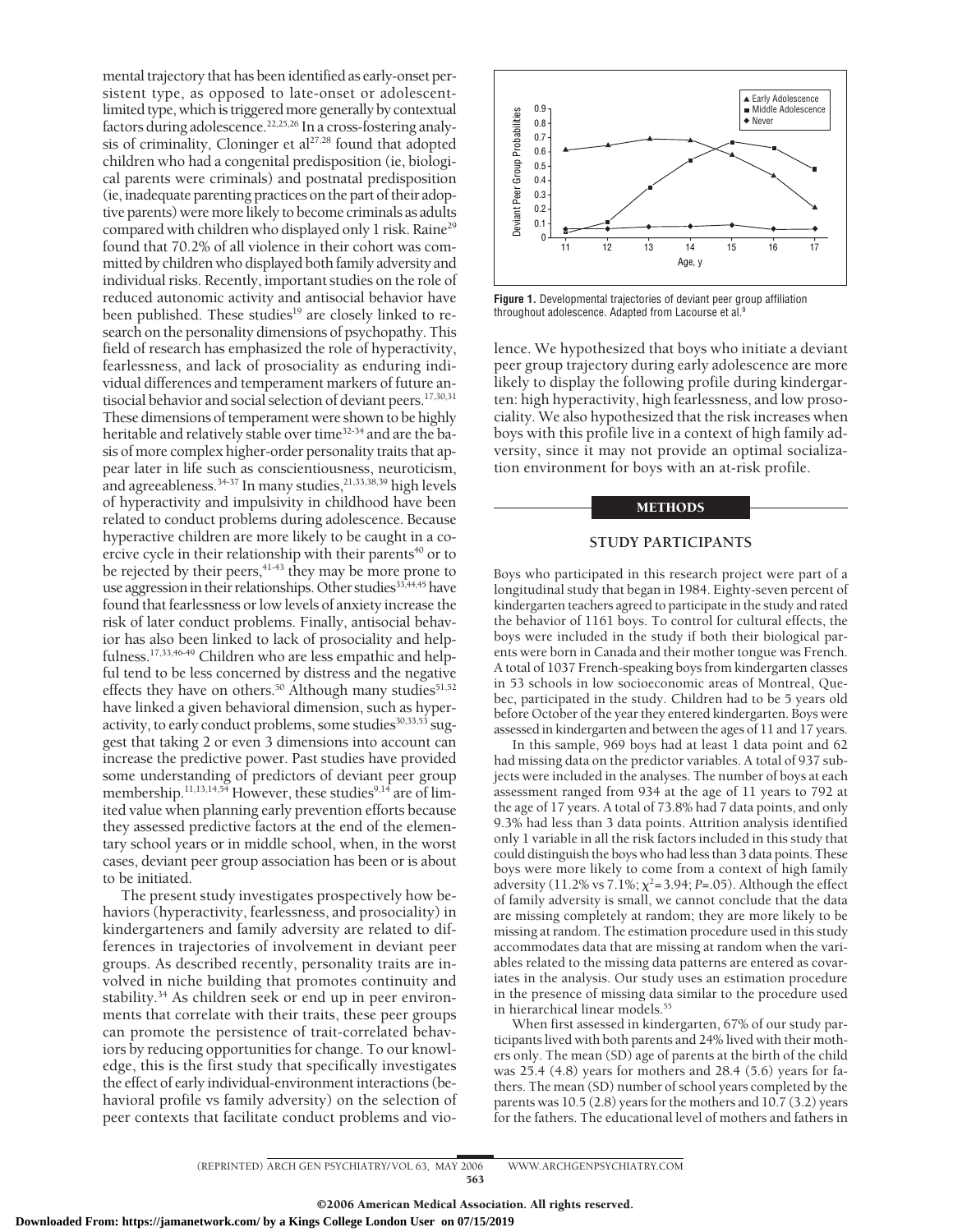**Table 1. Proportions of Boys in Kindergarten Behavioral Profiles**

| Profile                                               | No. $(%)$ of Boys<br>$(N = 966)$ |
|-------------------------------------------------------|----------------------------------|
| $1$ (+ Hyperactivity, + fearlessness, - prosociality) | 123(12.7)                        |
| $2$ (+ Hyperactivity, + fearlessness, + prosociality) | 114(11.8)                        |
| $3$ (+ Hyperactivity, - fearlessness, - prosociality) | 106 (10.9)                       |
| $4$ (+ Hyperactivity, - fearlessness, + prosociality) | 88(9.1)                          |
| $5$ (- Hyperactivity, + fearlessness, - prosociality) | 144 (14.9)                       |
| 6 (- Hyperactivity, + fearlessness, + prosociality)   | 169 (17.4)                       |
| 7 (- Hyperactivity, - fearlessness, - prosociality)   | 112(11.6)                        |
| $8$ (– Hyperactivity, – fearlessness, + prosociality) | 110(11.4)                        |

this sample is lower than a representative sample of the Quebec population. The mean (SD) number of years of education in Quebec at that time was 12.0 (2.6) years for mothers and 12.2 (3.8) years for fathers. The mean family income, when the boys were 10 years old, was lower than that for families with children in Canada that year.<sup>53</sup>

#### **MEASURES**

#### **Deviant Peer Group Affiliation**

As part of the 7 annual assessments from ages 11 through 17 years, participants were asked the following question: "During the past 12 months, were you part of a group or a gang that did reprehensible acts?" Use of such a dichotomous item to measure deviant group membership has a long tradition in criminologic studies of gangs and delinquent peer effects.<sup>3,13</sup> Criterion validity was supported by a moderate to strong association of deviant peer group affiliation with measures of delinquency, such as person offenses, property offenses, drug sales, and drug use.3,5 Affiliation with a deviant peer group at the age of 11 years is significantly correlated (P<.001) with selfreported measures of drug use (*r*=0.23), theft (*r*=0.37), vandalism (*r*=0.28), and number of friends being arrested by the police (*r*=0.37). It is also correlated with teachers' reports of physical aggression (*r*=0.18) and opposition (*r*=0.18) and with classmates' reporting of physical aggression (*r*=0.21). Prevalence of deviant peer group affiliation varies from the age of 11 to 17 years in the following fashion: 12.3%, 13.4%, 16.9%, 19.0%, 19.2%, 15.1%, and 10.1%, respectively.

# **Childhood Behavioral Profiles**

Teachers rated boys' behavior in kindergarten with 28 items from the Social Behavior Questionnaire and 10 items from the Prosocial Behavior Questionnaire. Hyperactivity was assessed using 2 items: restless, runs about or jumps up and down; and does not keep still, squirmy, or fidgety (Cronbach  $\alpha$  = .89). Fearlessness was assessed using 3 items that were inversely coded: worried, fearful (afraid of new things), and cries easily (Cronbach  $\alpha$  = .71). Prosociality was assessed using 10 items: tries to stop quarrels, invites bystanders to join in, tries to help someone hurt, helps pick up things someone else dropped, praises work of less able children, shows sympathy toward someone who made a mistake, helps children having difficulty with a task, helps children who are sick, comforts crying or upset children, and helps clean up mess made by someone else (Cronbach  $\alpha$ =.92). Teachers were asked to rate boys during the spring of their kindergarten year when these teachers had already known the boys for more than 6 months. Teachers had to indicate on a Likert-type scale whether the items did not apply (0), applied sometimes (1), or applied often (2). The correlations between these dimensions were low, not greater than 0.13. Descriptive statistics for these dimensions were hyperactivity (mean=1.39, median=1, mode=0, SD=1.44), fearlessness  $(mean=1.47, median=1, mode=0, SD=1.57)$ , and prosociality (mean=8.08, median=8, mode=10, SD=4.98).

#### **Family Adversity**

Six variables were used to index family adversity: (1) mothers' occupational status, (2) fathers' occupational status, (3) mothers' educational level (number of years in school), (4) father's educational level (number of years in school), (5) mothers' age at the birth of their first child (age in years), and (6) family structure (intact or not intact). This index reflects the quality of the family environment during the boys' kindergarten year.<sup>56</sup> Boys who scored higher than the 75th percentile were coded 1, thus suggesting that they live in a family with multiple disadvantages.

#### **Physical Aggression**

We also used physical aggression as a control variable, since it was found to be predictive of the outcome in other studies.<sup>13,14</sup> Physical aggression in kindergarten was assessed using the following 3 items: fights with other children; kicks, bites, or hits other children; and bullies or intimidates other children (Cronbach  $\alpha$  = .78).

#### **Statistical Analyses**

Statistical analyses used in this study build on previous results.<sup>9</sup> A semiparametric mixture model was used to single out these trajectories.57,58 We used a person-oriented approach also similar to a previous study.<sup>53</sup> A cutoff at the median score of the 3 behavioral scales was used to create 8 orthogonal behavioral profiles. Boys below the 50th percentile were considered low on a specific dimension, whereas boys at or above the 50th percentile were considered high on a specific dimension. The prevalence of participants in each profile is presented in **Table 1**.

This approach reduces potential multicollinearity by reducing correlation across the 3 dimensions. The 7 dummy-coded behavioral profiles were first entered into the group-based trajectory analysis to describe the proportion of boys in each profile who followed an early adolescence, middle adolescence, or never deviant peer group trajectory. In a second step, the 7 behavioral profiles and family adversity were simultaneously included in the trajectory analysis as main and interaction effects while controlling for the main and potential interaction effect of physical aggression. Specifically, they were added as covariates, predicting the probability of trajectory group membership. This probability is specified to follow a multinomial logit function. The multinomial logit function is a well-suited statistical model for linking these profiles to the 3 distinct developmental trajectories.59 This model is a generalization of the more common logistic regression model in which the outcome is a dichotomous variable.

## **RESULTS**

We began by investigating the predictive power of the 8 kindergarten behavioral profiles in terms of the likelihood of the boys following an early adolescence or middle adolescence trajectory from the ages of 11 to 17 years. The proportion of boys within each behavioral profile who followed a deviant peer group trajectory was computed using coefficients from the multinomial regression model.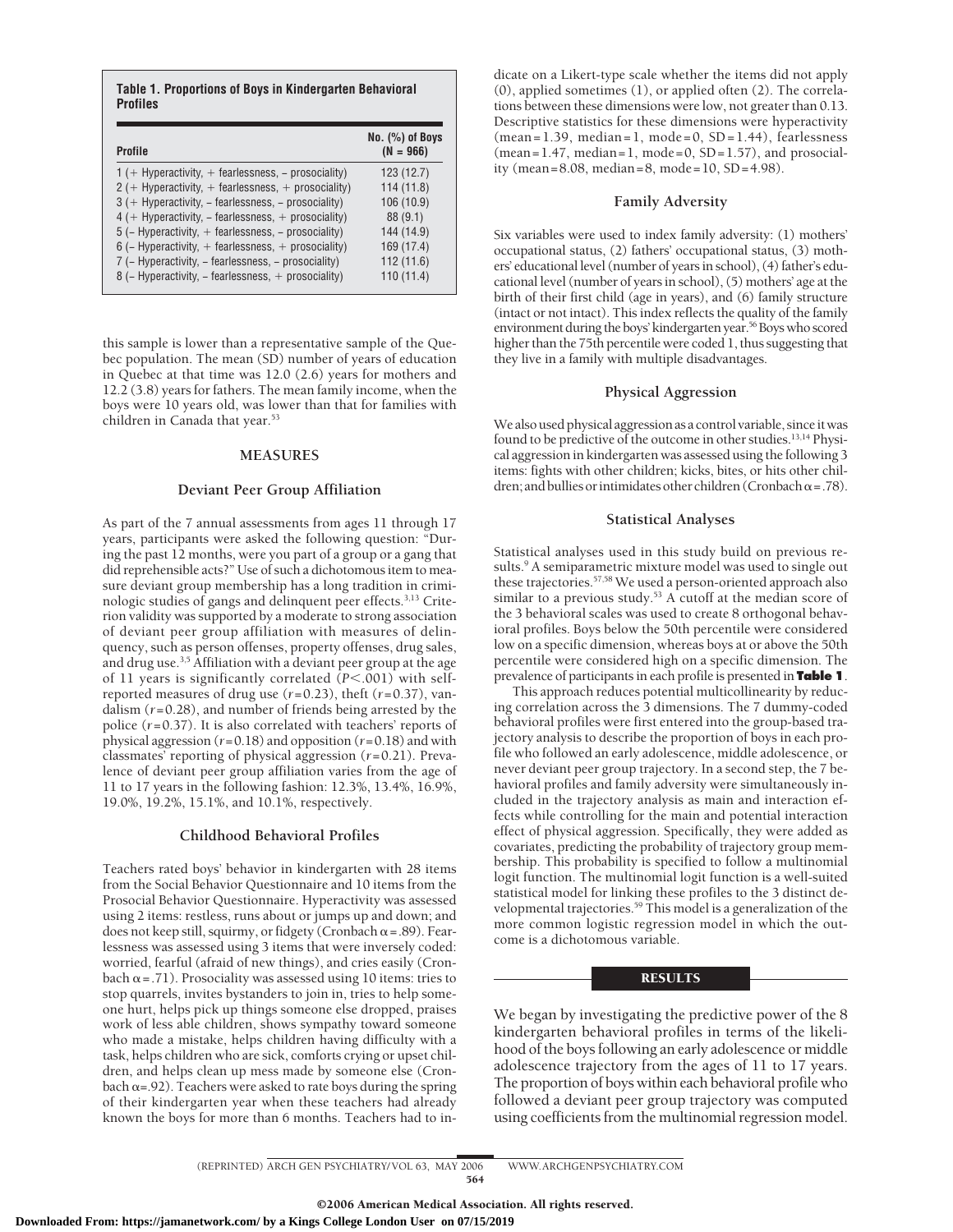

**Figure 2.** Proportion of boys in kindergarten behavioral profiles who followed an early or middle adolescence deviant peer group trajectory.

**Table 2. Multinomial Logistic Regression: Kindergarten Behavioral Profiles and Family Adversity Predicting Deviant Peer Group Trajectories**

|                                                            | OR (95% CI)                                 |                                              |
|------------------------------------------------------------|---------------------------------------------|----------------------------------------------|
|                                                            | <b>Early Adolescence</b><br><b>vs Never</b> | <b>Middle Adolescence</b><br><b>vs Never</b> |
| Family adversity                                           | $0.87(0.46-1.63)$                           | $0.90(0.44-1.49)$                            |
| <b>Profiles</b>                                            |                                             |                                              |
| $1$ (+ Hyperactivity, + fearlessness, – prosociality)      | 6.68 (1.84-24.29)                           | $2.69(0.51 - 14.30)$                         |
| $2$ (+ Hyperactivity, + fearlessness, + prosociality)      | $3.78(1.02 - 14.01)$                        | $2.51(0.54-11.59)$                           |
| $3$ (+ Hyperactivity, – fearlessness, – prosociality)      | $2.77(0.69 - 11.13)$                        | $3.10(0.70-13.74)$                           |
| $4$ (+ Hyperactivity, – fearlessness, + prosociality)      | $2.09(0.48-9.12)$                           | $3.35(0.77 - 14.59)$                         |
| 5 ( $-$ Hyperactivity, $+$ fearlessness, $-$ prosociality) | $3.81(1.05-13.87)$                          | $3.49(0.84 - 14.59)$                         |
| 6 ( $-$ Hyperactivity, $+$ fearlessness, $+$ prosociality) | $1.46(0.36-5.99)$                           | $2.72(0.66 - 11.13)$                         |
| 7 (- Hyperactivity, - fearlessness, - prosociality)        | $2.32(0.58-9.30)$                           | $2.25(0.36-8.76)$                            |
| $8$ (- Hyperactivity, - fearlessness, + prosociality)      | NA.                                         | <b>NA</b>                                    |
| Family adversity and profile 1                             | 4.18 (3.31-13.87)                           | 1.54 (0.13-18.92)                            |

Abbreviations: CI, confidence interval; NA, not applicable; OR, odds ratio.

Unless specified otherwise in the text, significance tests  $(\alpha = .05)$  were used to compare the 7 risk profiles with the no-risk profile. Three profiles were significantly more likely to follow an early adolescence trajectory. As presented in **Figure 2**, 33% of boys who displayed profile 1 ( hyperactivity, fearlessness, − prosociality), 18% in profile 2 ( $+$  hyperactivity,  $+$  fearlessness,  $+$  prosociality), and 15% in profile 5 ( $-$ hyperactivity,  $+$  fearlessness, −prosociality) followed an early adolescence trajectory. At the opposite end of the spectrum, only 5% of the group that did not show any of the 3 dimensions associated with risk followed this trajectory. Using contrast analysis, we found that the proportion of boys following an early adolescence trajectory was significantly higher for those displaying all 3 risk factors (profile 1) compared with all other behavioral profile groups. No kindergarten behavioral profile was significantly related to the middle adolescence trajectory.

In another model, we introduced family adversity in interaction with the 7 profiles while controlling for physical aggression in kindergarten as the main and interaction effect with family adversity and also the 7 profiles. Since physical aggression did not show any significant effect on the trajectory probabilities, it was eliminated from this model. In a final model presented in **Table 2**, profile 1 (+ hyperactivity, + fearlessness, - prosociality; odds ratio [OR],  $6.68$ ), profile 2 (+ hyperactivity,  $f$  fearlessness,  $f$  prosociality; OR, 3.78), and profile 5 (− hyperactivity, fearlessness, − prosociality; OR, 3.81) remained significantly related to the early adolescence trajectory. No main effect of family adversity was seen on trajectory group membership, but a significant interaction effect (OR, 4.18) was seen between behavioral profile 1 ( hyperactivity, fearlessness, − prosociality) and family adversity. In **Figure 3**, 55% of boys who displayed profile 1 ( + hyperactivity, + fearlessness, - prosociality) and lived in high family adversity compared with 26% of boys who displayed the same profile and lived in a low family adversity environment followed an early adolescence trajectory. Kindergarten boys who displayed the no-risk behavioral profile in either type of family environment were far less likely to follow an early or middle adolescence trajectory (approximately 5%).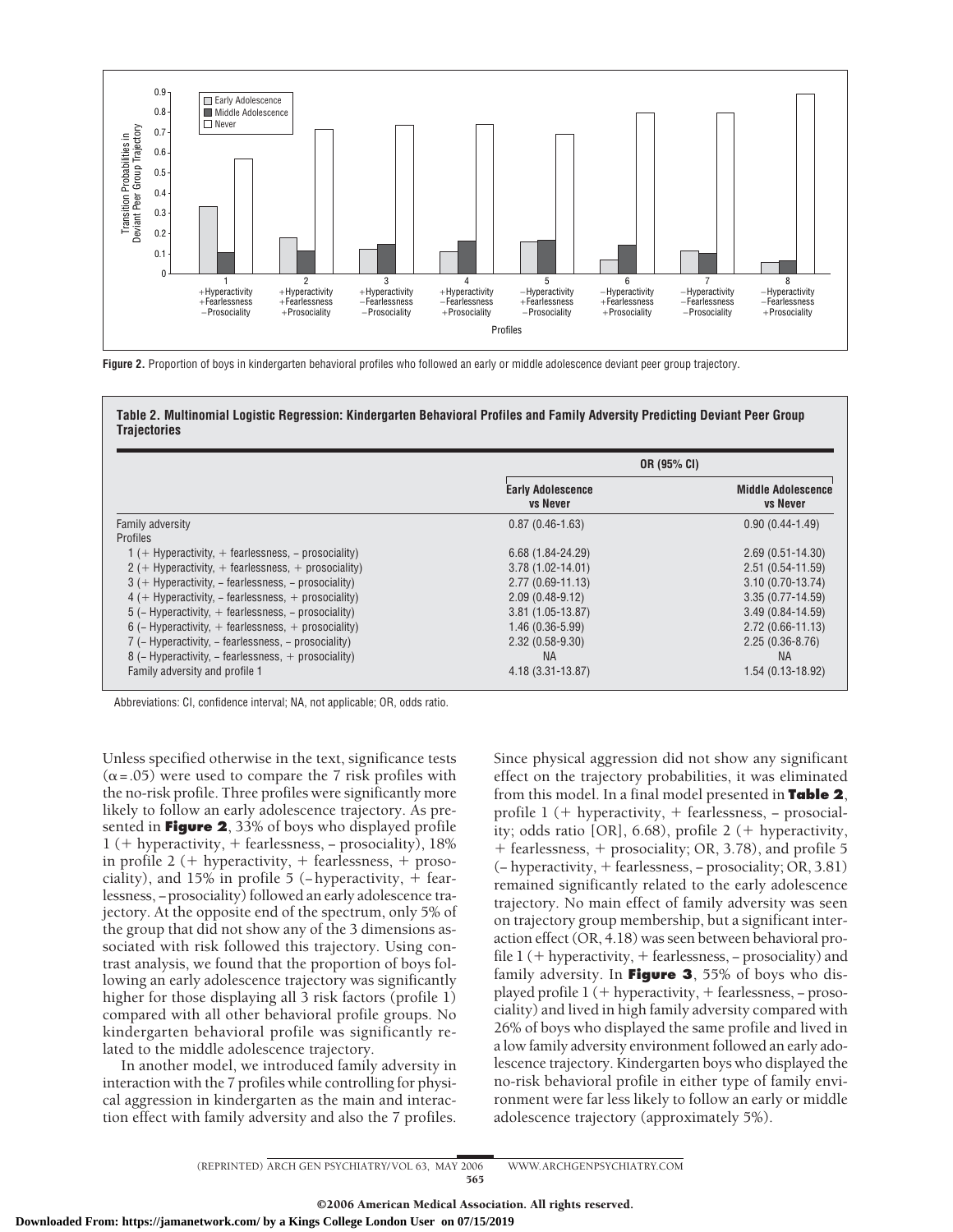

**Figure 3.** Proportions of boys in kindergarten behavioral profiles, with and without family adversity, who followed an early or middle adolescence deviant peer group trajectory.

#### **COMMENT**

The aim of the present study was to identify behavioral profiles during the kindergarten years that are strongly associated with an early-onset deviant peer group affiliation. Within a person-oriented framework,  $53,60$  we highlighted an interaction between teacher-rated kindergarten behavioral profiles and family adversity as described by parents. This study confirms key findings from other longitudinal studies<sup>3,11,13,61,62</sup> that suggest that childhood behaviors and family environment are related to deviant peer group involvement during adolescence. However, this study is the first one to show that behaviors assessed by teachers as early as kindergarten are predictive of an early-onset deviant peer group trajectory.

Specifically, we found that a behavioral profile characterized by high hyperactivity, high fearlessness, and low prosociality is by far the best predictor of early affiliation with deviant peers. A similar profile was shown to be predictive of early-onset antisocial behavior and conduct disorder in numerous studies.<sup>17,19,44,49,53</sup> As noted in some theoretical models,<sup>63</sup> affiliation with deviant friends and conduct problems share the same set of predictors in childhood. The results from the present study suggest that they may share a common origin that begins before school entry.64 Our results also support an expansion of social and personality theories suggesting that combinations of lower-order traits related to underlying higher-order traits of neuroticism, conscientiousness, and agreeableness might play a function in the type or quality of social grouping of children and adolescents.<sup>34</sup> These groupings may be present from early childhood onward. As suggested by previous studies,<sup>30,44,65</sup> the role of fear is important in preventing or enhancing antisocial behaviors. Our results indicate that this may also be the case for early affiliation with deviant peer groups.<sup>66</sup> Boys

who are fearless take more risks and may be less sensitive to the negative reaction most other children have to their deviant behaviors. A lack of prosociality has also been described as an important dimension of an antisocial profile.17,45,47,67 Children who lack empathy, are not helpful, and have hyperactivity or low levels of anxiety are also more likely to get involved early on in deviant peer groups. This dimension is central to the concept of psychopathy. The lack of sympathy and empathy for others might predispose boys to become more violent offenders within deviant peer groups. This hypothesis should be tested more thoroughly in future studies.

Behavioral characteristics in kindergarten do not predict the onset of deviant peer group affiliation after early adolescence.22 Events that happen later in the lives of these boys possibly trigger deviant peer involvement in late adolescence. Predictors that are more proximal to the outcome, such as having gang members in the community or in the family,<sup>14</sup> school failure,<sup>14</sup> low self-esteem and depression, or other stressful life events, may better explain why some youth initiate deviant peer group involvement during middle adolescence.

Family adversity did not show any main effect on the outcome variable. This suggests that family adversity in low socioeconomic areas might not be a sufficient risk for following a deviant peer group trajectory during adolescence. On the other hand, it appears to be an important moderator of the relationship between kindergarten behavioral profiles and early deviant peer group association. High hyperactivity, high fearlessness, and low prosociality combined with high family adversity increased the probability of following an early-onset trajectory by a factor of 2 when compared with boys with the same profile raised in low–family adversity environments. This important interaction has not been highlighted in previous studies. An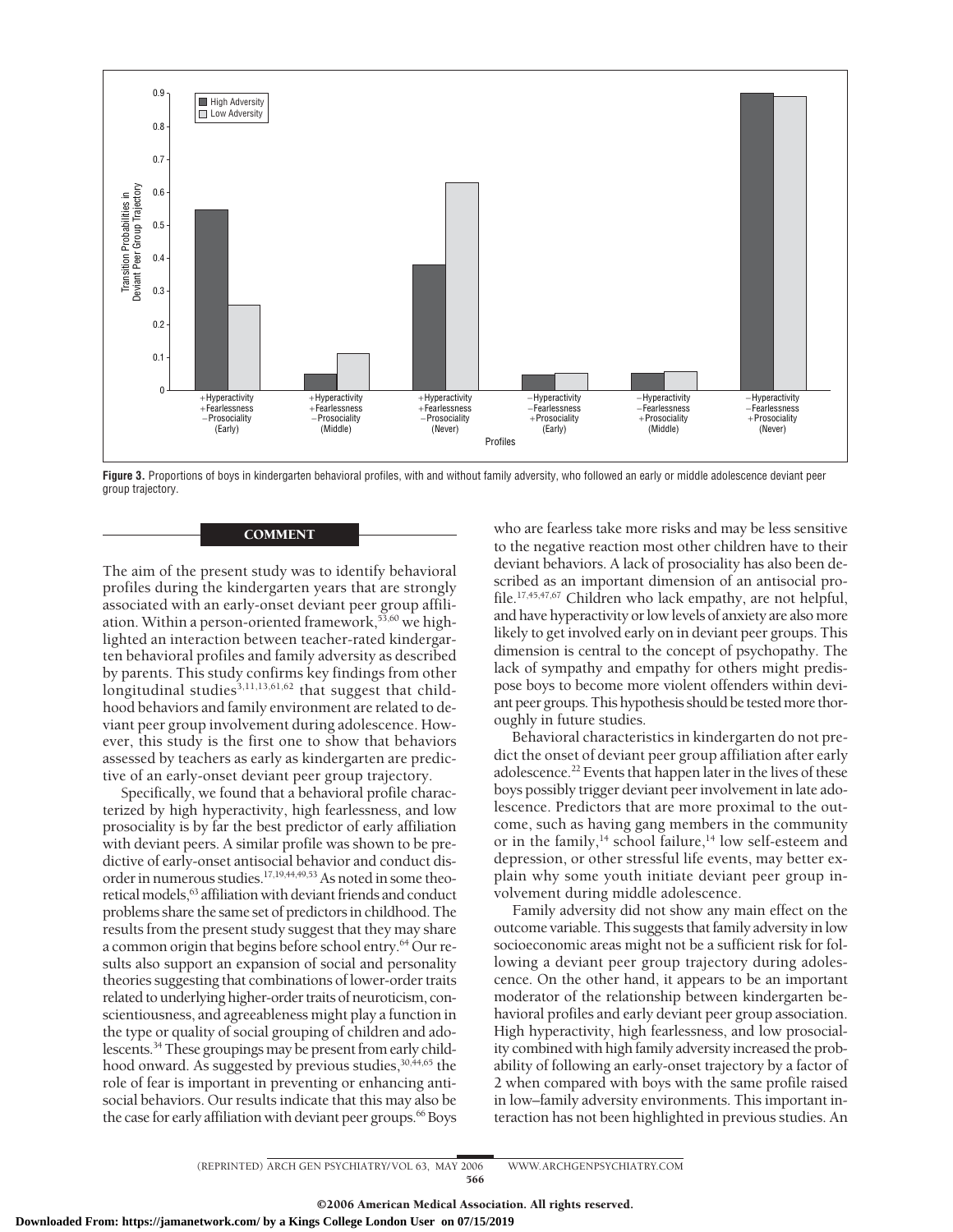environment of high family adversity might increase the likelihood of coercive parenting styles, lack of rule setting, and poor supervision, which represent an inadequate socialization context for boys with hyperactivity, fearlessness, and few prosocial behaviors. Bad neighborhoods, within which these families foster their children, could also increase the risk of early affiliation with structured gangs.13,68 Parenting practices and neighborhood characteristics should be investigated in future studies as important mediator or moderator variables. However, antisocial personality disorder in parents could also be an important component of deviant peer group affiliation and conduct problems through genetic, biological, and environmental influences.<sup>69,70</sup>

Some study limitations need to be mentioned. First, although the present study has shown the importance of individual risk factors in the likelihood of following a distinctive deviant peer group trajectory during adolescence, we cannot rule out the fact that other unmeasured risk factors may play a role. For example, the behavioral dimensions we measured are most likely related to both genetic factors<sup>32,69,71-73</sup> and parental practices.<sup>46,74</sup> Second, the study used data on deviant groups only during the preadolescence and adolescence period. It is clear that this phenomenon starts before the age of 11 years<sup>41,64,75</sup> and that future research should focus on developmental trajectories of early childhood affiliation with deviant siblings and friends. Third, the use of a general measure of deviant peer group affiliation is not optimal. Although this item is a valid measure of deviant group membership,<sup>9</sup> some risk factors may differentiate violent gang members from other types of deviant friends, such as those who smoke marijuana. Our measure could not take this qualitative heterogeneity into account. Fourth, because our sample is restricted to French-Canadian white boys from poor neighborhoods of Montreal, our findings might not extend to populations with other socioeconomic backgrounds. A replication of this study should include samples from different continents where deviant peer groups and their more extreme form, street gangs, are more prevalent. Cultural differences in onset, desistance, and shapes of deviant peer group trajectories could make these parameters vary in important ways. On the other hand, we would expect that early behavioral predictors would be the same, since more distal socialization agents are less active at an early age.

Our findings strongly support the idea that early primary prevention is necessary to reduce the negative impact of early affiliation with deviant peer groups. Development of prevention programs that target both individual and family risk factors early in childhood have successfully reduced the likelihood of deviant peer group involvement. Recent findings of randomized prevention experiments show that reduced involvement in deviant peer groups reduces the likelihood of following a trajectory of more frequent violent behaviors during adolescence.<sup>76</sup> During their first contact with at-risk families, professionals such as physicians, psychiatrists, and psychologists could easily assess children who display these multiple risks and direct these children and their families to a prevention program at a younger age, considering that intervention programs that try to reduce gang involvement in adolescence are generally ineffective.<sup>77,78</sup>

**Submitted for Publication:** February 23, 2005; final revision received September 8, 2005; accepted September 15, 2005.

**Correspondence:** Eric Lacourse, PhD, Department of Sociology, University of Montreal, CP 6128, succursale Centre-Ville, Montréal, Québec, Canada H3C-3J7 (eric .lacourse@umontreal.ca).

**Funding/Support:** This research has been supported by the National Science Foundation under grant SBR-9513040 to the National Consortium on Violence Research, Québec's Conseil Québécois de la Recherche Sociale and Fonds pour la Formation de Chercheurs et l'Aide à la Recherche du Québec funding agencies, Canada's National Health Research and Development Program and Social Sciences and Humanities Research Council funding agencies, and the Molson Foundation.

**Acknowledgment:** We thank Martine Villeneuve, MPS, for her helpful comments concerning previous drafts of this article.

### **REFERENCES**

- 1. Bjerregaard B, Lizotte AJ. Gun ownership and gang membership. *J Crim Law Criminol*. 1995;86:37-58.
- 2. Fergusson DM, Horwood LJ. The role of adolescent peer affiliations in the continuity between childhood behavioral adjustment and juvenile offendings. *J Abnorm Child Psychol*. 1996;24:205-221.
- 3. Thornberry TP. Membership in youth gangs and involvement in serious and violent offending. In: Loeber R, Farrington DP, eds. *Serious and Violent Juvenile Offenders: Risk Factors and Successful Interventions.* Thousand Oaks, Calif: Sage Publications; 1998:147-166.
- 4. Vitaro F, Tremblay RE, Kerr M, Pagani LS, Bukowski WM. Disruptiveness, friends' characteristics, and delinquency: a test of two competing models of development. *Child Dev*. 1997;68:676-689.
- 5. Thornberry TP, Krohn MD, Lizotte AJ, Chard-Wierschem D. The role of juvenile gangs in facilitating delinquent behavior. *J Res Crime Delinq*. 1993;30:55-87.
- 6. Dishion TJ, Capaldi D, Spracklen KM, Li F. Peer ecology of male adolescent drug use. *Dev Psychopathol*. 1995;7:803-824.
- 7. Kandel D. Adolescent marijuana use: role of parents and peers. *Science*. 1973;181: 1067-1070.
- 8. Esbensen F, Huizinga D. Gangs, drugs, and delinquency in a survey of urban youth. *Criminology*. 1993;31:565-589.
- 9. Lacourse E, Nagin DS, Tremblay RE, Vitaro F, Claes M. Developmental trajectories of boys' delinquent group membership and facilitation of violent behaviors during adolescence. *Dev Psychopathol*. 2003;15:183-197.
- 10. Fergusson DM, Lynskey MT, Horwood LJ. Factors associated with continuity and change in disruptive behavior patterns between childhood and adolescence. *J Abnorm Child Psychol*. 1996;24:533-553.
- 11. Fergusson DM, Swain-Campbell NR, Horwood LJ. Deviant peer affiliations, crime and substance use: a fixed effects regression analysis. *J Abnorm Child Psychol*. 2002;30:419-430.
- 12. Gordon RA, Lahey BB, Kawai E, Loeber R, Stouthamer-Loeber M, Farrington DP. Antisocial behavior and gang membership: selection and socialization. *Criminology*. 2004;42:55-87.
- 13. Thornberry TP, Krohn MD, Lizotte AJ, Smith CA, Tobin K. *Gangs and Delinquency in Developmental Perspective.* New York, NY: Cambridge University Press; 2003.
- 14. Hill KG, Howell JC, Hawkins JD, Battin-Pearson SR. Childhood risk factors for adolescent gang membership: results from the Seattle Social Development Project. *J Res Crime Delinq*. 1999;36:300-322.
- 15. Arseneault L, Tremblay RE, Boulerice B, Saucier J-F. Obstetrical complications and violent delinquency: testing two developmental pathways. *Child Dev*. 2002; 73:496-508.
- 16. Brennan PA, Hall J, Bor W, Najman JM, Williams G. Integrating biological and social processes in relation to early-onset persistent aggression in boys and girls. *Dev Psychol*. 2003;39:309-323.
- 17. Frick PJ, Morris AS. Temperament and developmental pathways to conduct problems. *J Clin Child Adolesc Psychol*. 2004;33:54-68.
- 18. Raine A. Annotation: the role of prefrontal deficits, low autonomic arousal, and early health factors in the development of antisocial and aggressive behavior in children. *J Child Psychol Psychiatry*. 2002;43:417-434.
- 19. Raine A. Biosocial studies of antisocial and violent behavior in children and adults: a review. *J Abnorm Child Psychol*. 2002;30:311-326.
- 20. Shaw DS, Bell RQ, Gilliom M. A truly early starter model of antisocial behavior revisited. *Clin Child Fam Psychol Rev*. 2000;3:155-172.

(REPRINTED) ARCH GEN PSYCHIATRY/ VOL 63, MAY 2006 WWW.ARCHGENPSYCHIATRY.COM

567 ©2006 American Medical Association. All rights reserved.